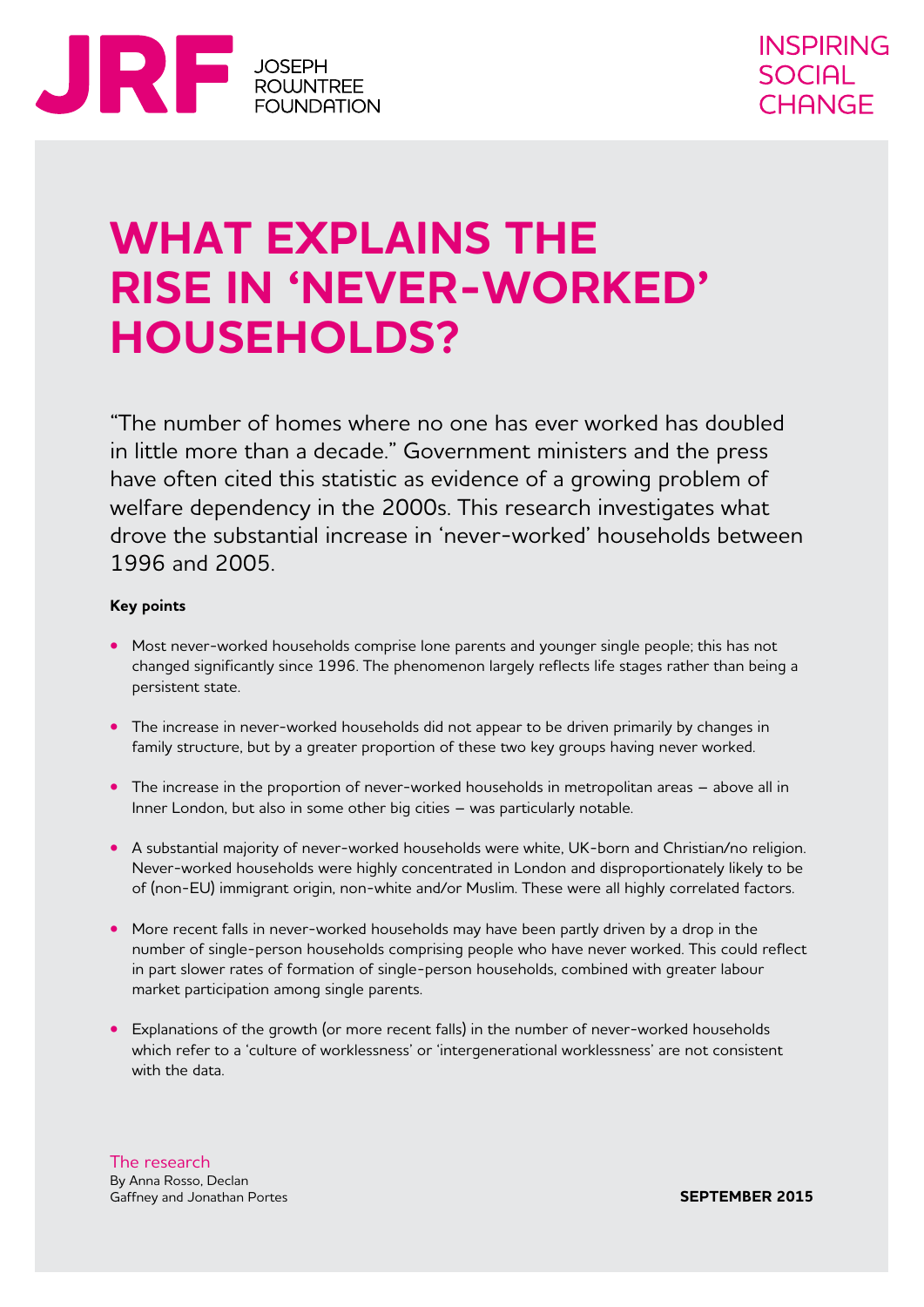# **BACKGROUND**

"The number of homes where no one has ever worked has doubled in little more than a decade." [Daily Mail] Figure 1 illustrates this statistic, often repeated in the press, which is based on Labour Force Survey (LFS) data.



#### **Figure 1: Never-worked households 1996 to 2012**

## **Statistical trends**

Ministers have cited this statistic as evidence of growing 'welfare dependency', but if that were so, other indicators would show negative trends. In fact, the number of people receiving out-of-work benefits fell by 1.6 million between 1996 and 2007. Over the same period, the number of working-age households with no adult in work at a given point in time fell and remained fairly stable prior to the recession in 2008/09. So the rise in never-worked households is a puzzle. Four key points are that:

- **•** households where no one had ever worked accounted for less than 10 per cent of total household worklessness;
- never-worked households (excluding student-only households) overwhelmingly contained only one adult;
- **•** full-time students made up over half of individuals who had never worked, while rates of post-16 participation in education have been rising;
- households are not permanent or unchanging entities new households form and existing ones dissolve all the time.

The rarity of never-worked households means that the statistics have, proportionally, quite large margins of error, and should be treated with caution.

Table 1 provides figures for working, never-worked and student households 1996–2012. The number of never-worked households (excluding student-only households) increased steadily from 1996 to 2005, but since 2007 it appears to have stabilised.

|      | 1. All other<br>households | 2. All other<br>households<br>- excluding<br>students | 3. Never-<br>worked<br>households | 4. Excluding<br>student<br>households | 5. Student<br>households | 6. Share<br>of total<br>households | 7. Share<br>of total<br>households,<br>excluding<br>student<br>households | 8. Share of<br>total student<br>households |
|------|----------------------------|-------------------------------------------------------|-----------------------------------|---------------------------------------|--------------------------|------------------------------------|---------------------------------------------------------------------------|--------------------------------------------|
| 1996 | 17.723.649                 | 17.594.687                                            | 156.317                           | 114.091                               | 42.227                   | 0.9%                               | 0.6%                                                                      | 24.7%                                      |
| 1997 | 18.553.832                 | 18.441.978                                            | 183.593                           | 136.753                               | 46.840                   | 1.0%                               | 0.7%                                                                      | 29.5%                                      |
| 1998 | 18.726.212                 | 18.587.942                                            | 187.064                           | 142.552                               | 44.512                   | 1.0%                               | 0.8%                                                                      | 24.4%                                      |
| 1999 | 18.803.263                 | 18.676.295                                            | 215.616                           | 164.193                               | 51.423                   | 1.1%                               | 0.9%                                                                      | 28.8%                                      |

#### **Table 1: Working, never-worked and student households, totals and shares**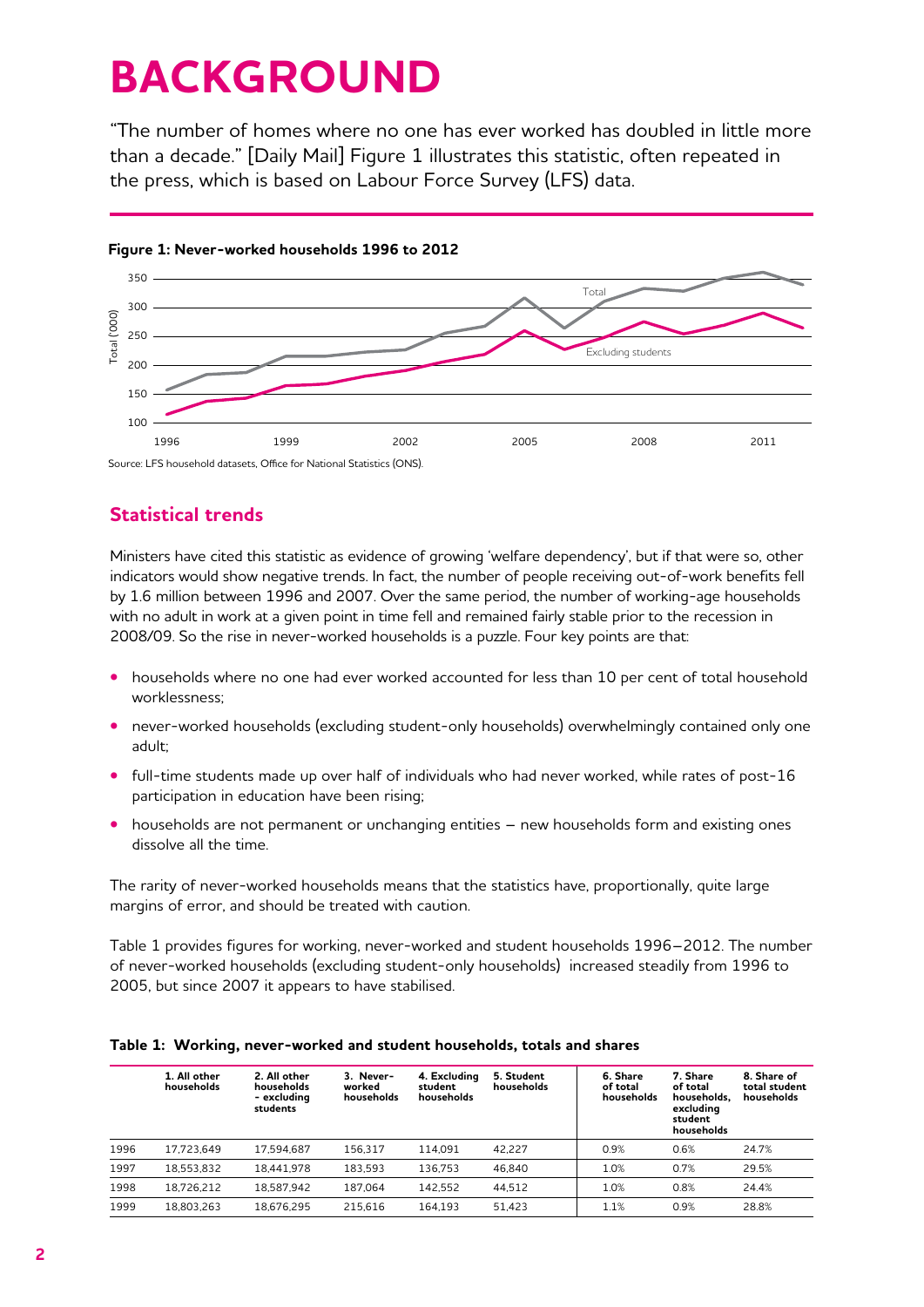| 2000 | 18,967,187 | 18,808,928 | 215,461 | 166.836 | 48,625 | 1.1% | 0.9% | 23.5% |
|------|------------|------------|---------|---------|--------|------|------|-------|
| 2001 | 19.076.656 | 18,941,945 | 222.634 | 180.717 | 41,917 | 1.2% | 0.9% | 23.7% |
| 2002 | 19,270,675 | 19,116,091 | 226,601 | 190.510 | 36,091 | 1.2% | 1.0% | 18.9% |
| 2003 | 19,329,892 | 19,164,099 | 255,505 | 206,339 | 49,166 | 1.3% | 1.1% | 22.9% |
| 2004 | 19,324,826 | 19,156,072 | 267,549 | 218,548 | 49,001 | 1.4% | 1.1% | 22.5% |
| 2005 | 19,492,245 | 19.327.164 | 317,021 | 260,002 | 57,019 | 1.6% | 1.3% | 25.7% |
| 2006 | 19,616,379 | 19.480.040 | 264,128 | 227,276 | 36,852 | 1.3% | 1.2% | 21.3% |
| 2007 | 19,720,398 | 19,564,987 | 310,861 | 247,946 | 62,915 | 1.6% | 1.3% | 28.8% |
| 2008 | 19,878,529 | 19.730.186 | 333,570 | 275,410 | 58,160 | 1.7% | 1.4% | 28.2% |
| 2009 | 20.016.520 | 19.840.068 | 328.562 | 254,112 | 74,450 | 1.6% | 1.3% | 29.7% |
| 2010 | 20,087,727 | 19,921,609 | 350,906 | 269.075 | 81,831 | 1.7% | 1.3% | 33.0% |
| 2011 | 20,118,387 | 19,967,434 | 361,589 | 290,632 | 70,957 | 1.8% | 1.4% | 32.0% |
| 2012 | 20.196.233 | 20.047.630 | 339.575 | 264.519 | 75,056 | 1.7% | 1.3% | 33.6% |

### **Characteristics of never-worked households**

The research examined trends in never-worked households across the following characteristics.

- **• Household type:** lone-parent and single-person households accounted for the majority of neverworked households. While the number of such households increased significantly overall, this growth did not account for a comparable share of the growth in never-worked households. The incidence of never-worked status increased significantly for both household types, as well as for other household types.
- **•** Age and gender: since half of never-worked households comprised lone parents, they were much more likely to be headed by a woman. They were also much younger (even excluding student households). Someone aged under 24 headed about one in four never-worked households, compared with only slightly over 3 per cent of all households. However, although the share of female-headed households increased over the period, the proportion of never-worked households headed by a woman has fallen slightly in recent years.
- **• Life stages:** the above analysis suggests that the 'never-worked' phenomenon relates to life stages rather than being a permanent or persistent state. In general, people find themselves in a neverworked household as a consequence of leaving home or college and not having a job; or because they are a lone parent who has never had a job.
- **• Disability status:** disabled people were substantially more likely to be in never-worked households. The proportion of such households with those who were both disabled as defined under the Equality Act (2010) and with a work-limiting disability has increased noticeably, but did not appear to account for a similar proportion of the overall increase.
- **• Ethnicity and religion:** A substantial majority of never-worked households were white, UK-born and Christian/no religion. Heads of never-worked households were disproportionately likely to be non-white. This over-representation increased slightly over the period, though the sample sizes for some ethnic subgroups were too small for much interpretation. Similar patterns emerged regarding religion. Muslims, in particular, were over-represented among never-worked households. These households were more likely to comprise couples with children, and less likely to be single-person households (but again, the sample sizes were small).
- **• Country of birth:** immigrant status may also be relevant. Non-EU immigrants were more likely to have never worked, with some suggestion of an upward trend over the period. There was little evidence of any significant impact from EU immigrants.
- **• Regional distribution:** Inner and Outer London both had disproportionate numbers of neverworked households, with up to three times the national average. The same applied to a lesser extent in other metropolitan areas (West Midlands, Greater Manchester, Merseyside). In 2005, almost 40 per cent of all never-worked households lived in London, particularly Inner London. Trends since 1997 appear to have been driven at least in part by developments in Inner London; both the increase in never-worked households and at least part of the fall since 2007/08 appear to be attributable to developments in Inner London. This is possibly the most robust result from the analysis.